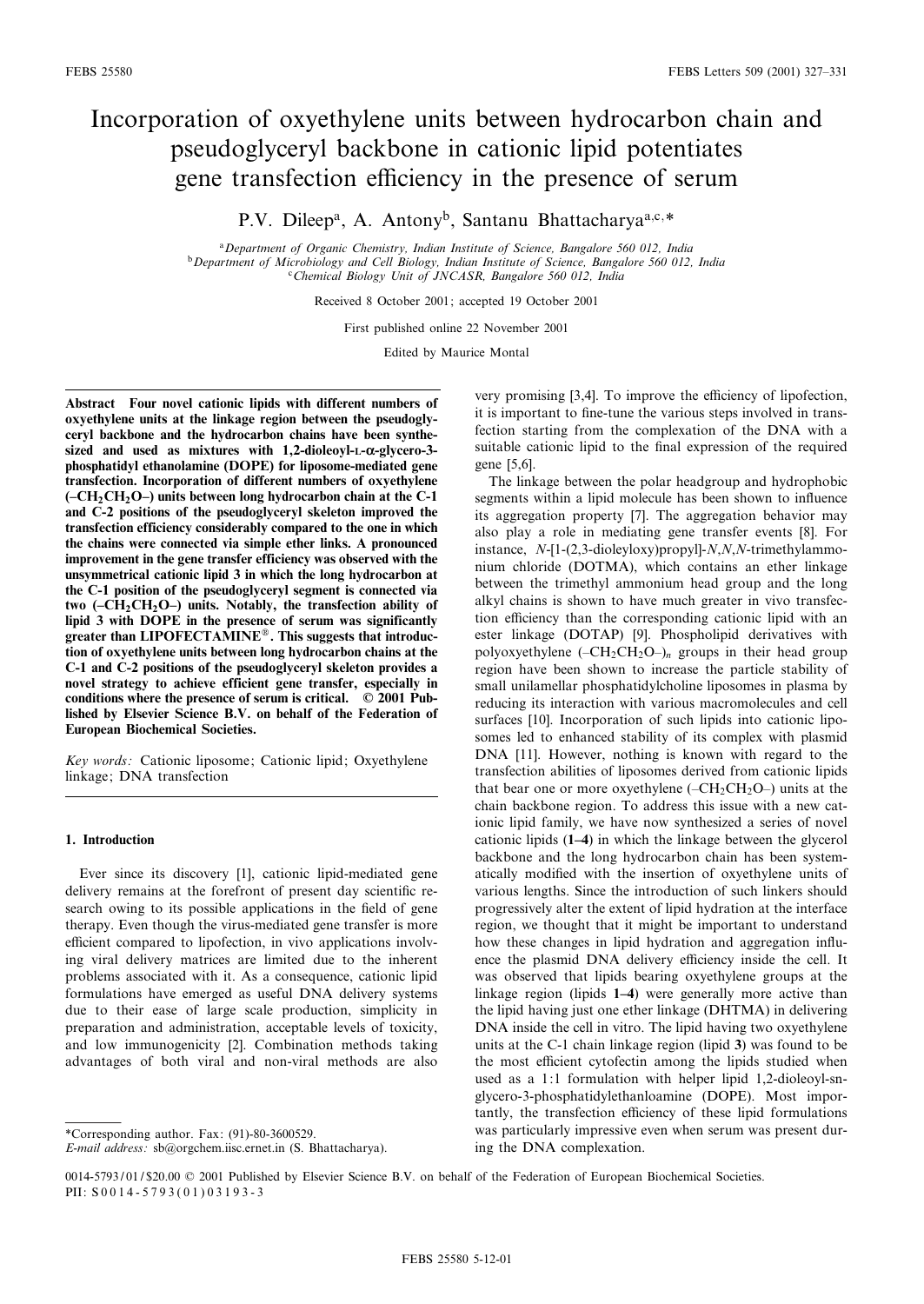

Fig. 1. Chemical structures of various cationic lipids used in the present study.

# 2. Materials and methods

#### 2.1. Materials

DOPE was purchased from Avanti Polar Lipids. Commercially available transfection reagent LIPOFECTAMINE<sup>®</sup> was obtained from Gibco BRL (USA). The cationic lipids 1^4, shown in Fig. 1, have already been synthesized [12].

## 2.2. Plasmid DNA

Plasmid pEFGP-N1 (Clontech, USA), which encodes for an enhanced green fluorescence protein (GFP) under a CMV promoter, was amplified in *Escherichia coli* ( $DH5\alpha$ ) and purified using Oiagen Maxi Prep Plasmid Purification protocol (Qiagen, Germany). Purity of the plasmid was checked by electrophoresis on 0.8% agarose gel and was found to be more than 80% supercoiled. Concentration of the DNA was estimated spectroscopically by measuring the absorption at 260 nm.

#### 2.3. Liposome preparation

Individual cationic lipid or its mixture with DOPE in the desired mol ratio was dissolved in chloroform in autoclaved Wheaton glass vials. Thin films were made by evaporating the organic solvent under a steady stream of dry nitrogen. Last traces of organic solvent were removed by keeping these films under vacuum overnight. Freshly autoclaved Water (Milli-O) was added to individual film such that final concentration of the cationic lipid was 1 mM. The mixtures were kept for hydration at  $4^{\circ}C$  for  $\sim 10$  h and were repeatedly freeze-thawed (ice-cold water to  $50^{\circ}$ C) with intermittent vortexing to ensure hydration. Sonication of these suspensions in a bath sonicator above the phase transition temperature of the lipids for 10^15 min afforded closed cationic liposomes as evidenced from transmission electron microscopy (not shown). Liposomes were prepared and kept under strictly sterile conditions. Formulations were stable and if stored frozen, possessed long shelf life.

#### 2.4. Cell culture

HeLa cells were cultured in Dulbecco's modified Eagle's medium (DMEM; Gibco BRL, USA) supplemented with 10% fetal bovine serum (FBS) in T25 culture flasks (Nunc, Denmark) and were incubated at  $37^{\circ}$ C in a humidified atmosphere containing 5% CO<sub>2</sub>. Cells were regularly passaged by trypsinization with 0.1% trypsin (EDTA 0.02%, dextrose 0.05%, and trypsin 0.1%) in PBS (pH 7.2).

#### 2.5. Cytotoxicity

Toxicity of each cationic lipid formulation with or without DOPE toward HeLa cells in the presence of 10% FBS was determined using 3-(4,5-dimethylthiazole-2-yl)-2,5-diphenyltetrazolium bromide reduction assay following literature procedures [13,14].

#### 2.6. Transfection procedure

All transfection experiments were carried out in antibiotic-free media. In a typical experiment, 96-well plates were seeded with 9000 cells/well in antibiotic-free DMEM 24 h before transfection such that they were  $\sim$  70% confluent at the time of transfection. For transfection in the absence of serum, lipid formulation and DNA were serially diluted separately in DMEM containing no serum to have the required working stocks. DNA was used at a concentration of

0.1  $\mu$ g/well. The lipid and DNA were complexed in a volume of 20  $\mu$ l by incubating them together at room temperature for about 30 min. The lipid concentrations were varied so as to obtain the required lipid/ DNA charge ratios of 0.6, 0.8, 1.0, 1.2, 1.4, 1.6, 1.8 and 2.0. Charge ratios here represent the ratio of charge on cationic lipid (in mol) to nucleotide base molarity and were calculated by considering the average nucleotide mass of 330. After 30 min of complexation, 50 µl of medium was added to the complexes (final DNA concentration  $= 4.33$ )  $\mu$ M). Old medium was removed from the wells and lipid–DNA complexes in 70 µl media were added to the cells. The plates were then incubated for 5 h at  $37^{\circ}$ C in a humidified atmosphere containing  $5\%$  $CO<sub>2</sub>$ . At the end of the incubation period, 130  $\mu$ l of DMEM containing 15.4% FBS was added per well such that final serum concentration in the medium was 10%. Plates were further incubated for a period of 43 h before checking for the reporter gene expression. GFP expression was estimated by fluorescent microscopy and was quantified by flow cytometry analysis. Control transfections were performed in each case by using commercially available transfection reagent LIP- $OFECTAMINE<sup>®</sup>$  with the same concentration of DNA using the standard conditions specified by the manufacturer. All the experiments were done in duplicates and the results presented are the average of at least four such independent experiments.

For transfections in which complexation was performed in the absence of serum but incubation in presence of serum, lipid and DNA were separately diluted in serum-free media as already mentioned and the complexation was done in serum-free media  $(20 \mu l)$  for 30 min. The complex was then diluted to 70  $\mu$ l with DMEM containing 14% FBS so as to achieve a final serum concentration of 10%. The cells were then incubated with this complex for 5 h. At the end of the incubation period, 130 µl of DMEM containing 10% FBS was added and further incubated for 43 h as described earlier.

For transfections in which the complexation as well as the incubation was done in the presence of serum, the experiments were performed as described earlier using medium containing 10% FBS for all the steps involved in transfection.

2.6.1. Gel electrophoresis. To examine the complexation of DNA with cationic lipid suspensions in the presence or absence of DOPE at different lipid-DNA ratios, we prepared lipid-DNA complexes at different lipid-DNA charge ratios in an identical manner as was done with the transfection experiments. After 30 min of incubation, these complexes were electrophoretically run on a 0.8% agarose gel. The uncomplexed DNA moved out of the well but the DNA that was complexed with lipid remained inside the well [15].

#### 2.7. Flow cytometry

The reporter gene expression was examined by fluorescence microscopy at regular intervals and was quantified 48 h post-transfection by flow cytometry. Percentage of transfected cells was obtained by determining the statistics of cells fluorescing above the control level wherein non-transfected cells were used as the control. Approximately 10 000 cells were analyzed to achieve the statistical data, which have been presented as the average of at least four independent measurements. For flow cytometry analysis,  $\sim$  48 h post-transfection, old medium was removed from the wells; cells were washed with PBS and trypsinized by adding  $25 \mu l$  of 0.1% trypsin. To each well  $200 \mu$ ul of PBS containing 20% FBS were added. Duplicate cultures were pooled and analyzed by flow cytometry immediately using Becton and Dickinson flow cytometer equipped with a fixed laser source at 488 nm.

# 3. Results

## 3.1. Transfection efficiency of pEGFP-N1 plasmid DNA

Closed liposomes could be conveniently prepared from each lipid  $(1-4)$  and with DOPE by first subjecting the films of the individual lipid or their mixtures to hydration, then repeated freeze–thaw cycles followed by sonication in aqueous buffer. All the cationic lipid (1-4)-based formulations having an oxyethylene group at the linkage were found to be capable of delivering DNA inside the cell. In contrast, the control lipid (DHTMA) possessing a single ether linkage between the pseudoglyceryl backbone and each hydrocarbon chain did not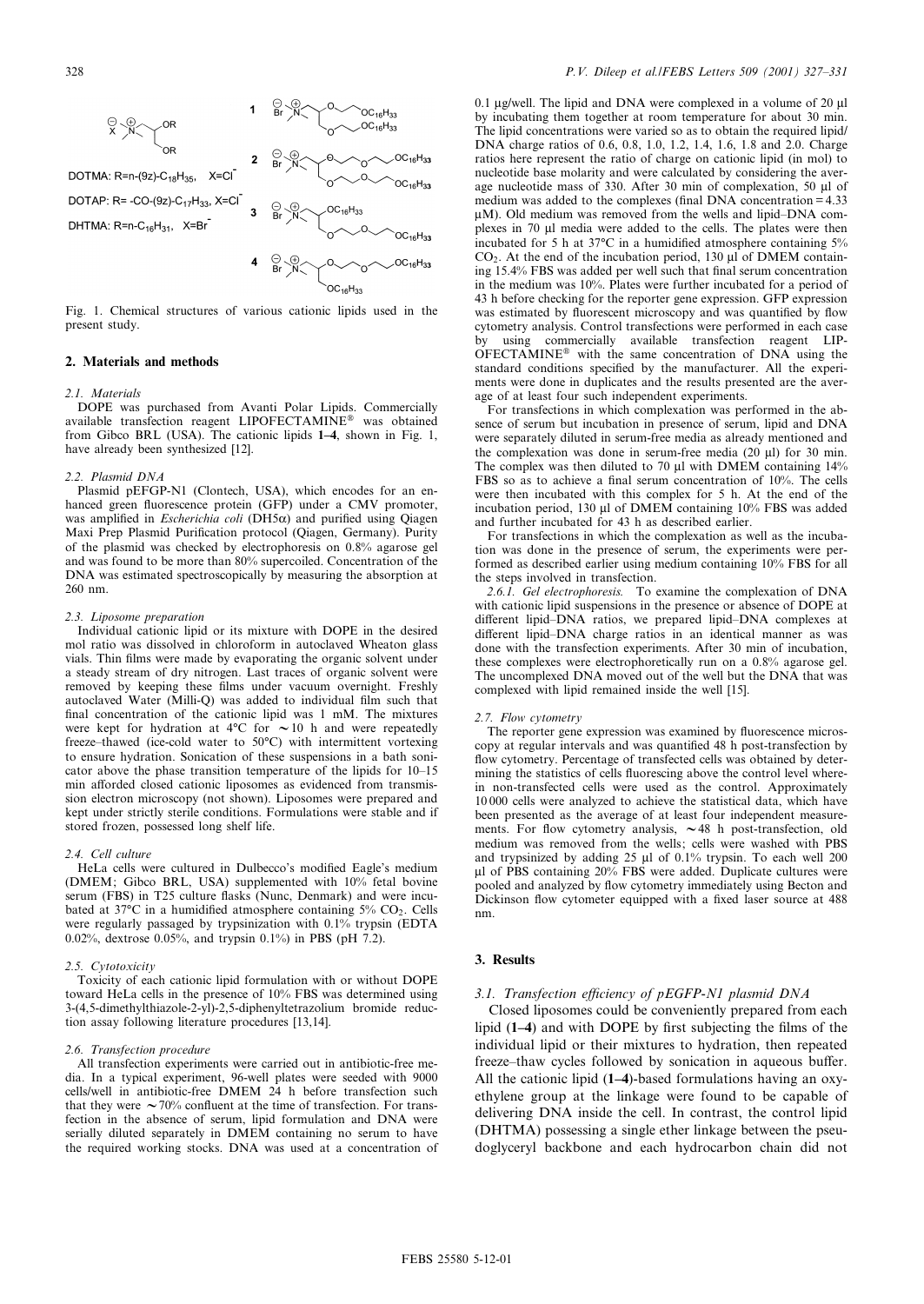show any transfection capabilities. Transfection abilities of the neat lipid suspensions (1^4) were rather moderate when compared with the commercially available transfecting agent LIP-OFECTAMINE® (not shown). Naturally occurring lipids such as DOPE and cholesterol have been shown to increase the efficiency of transfection in lipid-mediated gene transfer applications [1,5,16,17]. It may be noted that the positive control LIPOFECTAMINE<sup>®</sup> reagent also contains DOPE in its formulation. In order to find out the most effective formulation in the present instance, transfections were also performed with varying amounts of helper lipids as mixed liposomal formulation. While cholesterol had minimal effects in enhancing the transfection efficiency with these lipids, the inclusion of DOPE dramatically increased the efficiency of gene transfer. At 1:1 DOPE/cationic lipid mol ratio, best transfection efficiencies were observed and such mixtures were used in all further experiments. No free DNA was observed on the agarose gel at a charge ratio of  $\sim$  1.2 (cationic lipid/DNA), suggesting a saturation of DNA complexation by cationic lipids. Maximal transfections were usually seen at this or at slightly higher charge ratios in which the complete complexation occurred and the transfection efficiency followed a bell-shaped dependency on lipid concentration as reported earlier with other formulations (Fig. 4) [5].

One of the serious limitations of the cationic lipid-mediated gene delivery, especially involving in vivo trials, is that the transfection is inefficient particularly in the presence of serum proteins. For instance LIPOFECTAMINE®, an excellent commercially available reagent for achieving in vitro transfection is virtually ineffective in the presence of serum. Transfections in the absence of serum even for in vitro experiments are also cumbersome due to increased toxicity of synthetic cationic lipid formulations. To have better potential especially in gene therapy, it is important to have reagents that are capable of delivering and expressing an external gene inside a cell in the presence of serum. To have a clear understanding of the effect of serum in the presently described cationic lipidmediated gene delivery, transfections were performed under the following three different conditions: (a) complexation (30 min) and incubation (5 h) in the total absence of serum  $(-\text{fbs } -\text{fbs } \text{ conditions});$  (b) complexation (30 min) in the absence of serum but incubation (5 h) in the presence of  $10\%$  FBS containing DMEM ( $-fbs$  +fbs conditions); and (c) both complexation and incubation in the presence of DMEM containing 10% FBS (+fbs +fbs conditions).

3.1.1. Complexation and incubation in the total absence of serum. Comparison of the optimal transfection efficiencies in the absence of serum revealed that lipid 3, which possessed two oxyethylene units at the linkage region of the C-1 chain was the most effective one among the lipids studied (Fig. 2). The number of cells getting transfected using this lipid formulation was comparable to LIPOFECTAMINE<sup>®</sup> under identical transfection conditions.

3.1.2. Complexation in the absence of serum and incubation in the presence of DMEM containing 10% FBS. When serum was present during the incubation period of 5 h, the transfection efficiency of LIPOFECTAMINE® was reduced to  $\sim$  20% of its efficiency in the absence of serum. Notably however, no significant loss in transfection efficiency was observed in the case of presently described lipid (1^4)-based formulations under this condition. A substantially higher population of cells was found to be transfected when these synthetic lipid



Fig. 2. Optimal transfection efficiencies the lipid  $(1-4)/DOPE$  formulations (1:1) for pEGFP-N1 plasmid DNA in the total absence of serum in comparison with LIPOFECTAMINE®.

formulations were used for transfection when compared with LIPOFECTAMINE<sup>®</sup>(Fig. 3 and 4). The formulation, lipid  $3+DOPE$  (1:1 mol ratio) was found to be the most effective transfecting agent. With this formulation, the number of cells transfected was at least four times more than that of the LIP-OFECTAMINE<sup>®</sup>.

3.1.3. Effect of complexation and incubation in the presence  $10\%$  FBS. The transfection ability of LIPOFECTAMINE<sup>®</sup> was almost completely lost when serum was present in the medium during DNA-lipid complexation. Practically no fluorescent cells due to expressed GFP could be detected. With the present set of cationic lipid formulations, however, no considerable loss in transfection efficiencies was observed in the presence of serum irrespective of whether it was present during complexation step or not (Fig. 5). Independent experiment to probe DNA-lipid complexation using gel electrophoresis suggested that lipid-DNA complexation was not affected significantly with these cationic lipid/DOPE formulations even if serum was present during DNA-lipid complexation.

# 3.2. Cytotoxicity

With all the cationic lipid-based formulations (Fig. 1), the cell viability was found to be more than 80% in the range of concentration used for transfection experiments.  $ID_{50}$  (concentration that caused 50% cell death) values of the liposomal suspensions of lipids 1–4 were  $\sim$  190, 75, 175 and 195  $\mu$ M respectively. For DHTMA, the  $ID_{50}$  value was higher than the range studied ( $> 500 \mu M$ ). LIPOFECTAMINE<sup>®</sup> under the same conditions as used for transfection showed a cell viability of  $\sim$  75%. All the ID<sub>50</sub> values were much higher than the range of concentration in which a typical transfection experiment was performed (i.e.  $\sim$  5  $\mu$ M). Incorporation of the helper lipid did not alter the cytotoxicity of the lipid formulations significantly.

## 4. Discussion

In this paper we introduce some new cationic lipid-based DNA transfection reagents. These lipids possess oxyethylene linkages between the pseudoglyceryl backbone and long alkyl chains of the lipid. These lipids form liposomes, which remained intact for several months. The lipids bearing non-scissile ether-based links are hydrolytically insensitive. Moreover, the alkyl chains in these lipids are saturated, making them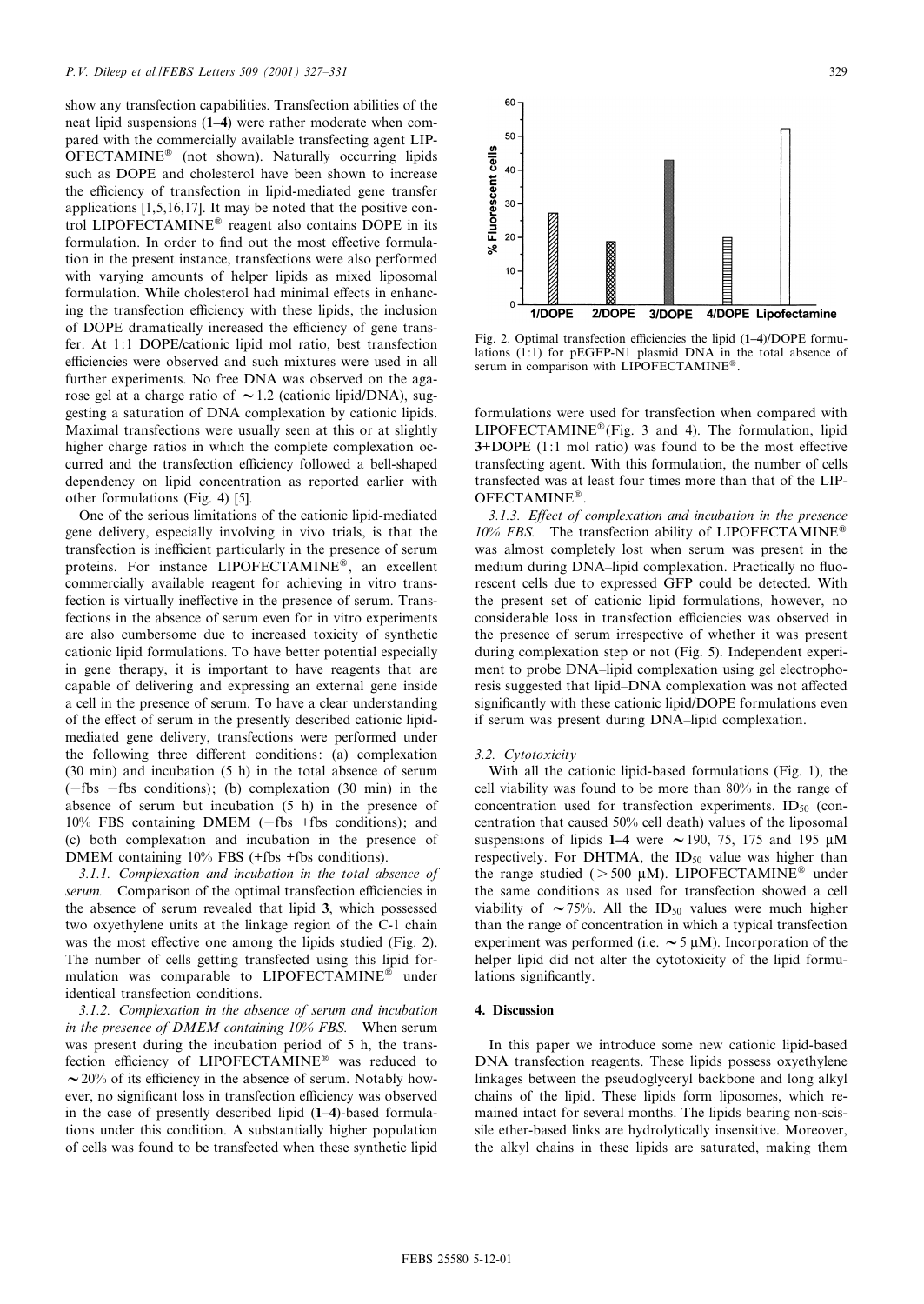

Fig. 3. Flow cytometric scans of the transfection experiments using lipid 3/DOPE (1:1 mol ratio) formulation and LIPOFECTAMINE<sup>6</sup> when 10% FBS is present during the incubation step. Untransfected cells, used as the control are also shown. M1 and M2 mark the population of cells having fluorescence within the control level and above the control level respectively.

oxidatively and photochemically stable, a feature which often renders most commercially available formulations based on lipids bearing unsaturated hydrocarbon chains unsatisfactory. The introduction of a variable number of oxyethylene units at the linkage region significantly modified the aggregation properties of the resulting lipid suspensions [18]. It was also manifested in their ability to deliver the DNA inside the mammalian cell and its ability to induce efficient expression. When the number of oxyethylene linkages were increased, a substantial increase in toxicity was observed with a concomitant decrease in transfection efficiency. Interestingly, the transfection efficiencies were higher when there was a mismatch in the hydrophobic tail region of the lipid. The most effective lipid was found to be the one in which the oxyethylene group was present only on C-1 chain of the lipid (lipid 3). Due to mismatch in the chain lengths and chain backbone linkage region, this lipid would assemble in a rather `disorganized' manner in



Fig. 4. Transfection efficiencies of the lipid  $(1-4)/DOPE$  formulations (1:1) at various lipid/DNA charge ratios with 10% FBS during incubation step. Data expressed as the percentage of fluorescent cells as obtained from flow cytometry analysis.



Fig. 5. The effect of serum on the transfection efficiencies of the lipid 3/DOPE (1:1) formulation in comparison with that of LIP-OFECTAMINE<sup>®</sup>. Data expressed as the percentage of fluorescent cells as obtained from flow cytometry analysis.

its membranous aggregate. Recently, it was demonstrated that such local disorders in the cell membrane might aid for the efficient delivery of the DNA inside the cell [19]. The transfection studies further showed that in the case of this class of lipids, the number of cells getting transfected were very high and was often even higher than that of commercially available reagent LIPOFECTAMINE®. These lipids also showed better transfection efficiency in the presence of serum. DOPE as a helper lipid at a mol% of 50 was found to be the best for transfection, while inclusion of cholesterol did not potentiate transfection. Lipid 3 with DOPE at 1:1 mol ratio was found to be the most efficient formulation for DNA delivery among the lipids studied. It was able to transfect comparable number of cells with that of the commercial reagent LIP- $OFECTAMINE^{\circledR}$  in the absence of serum. In the presence of serum this lipid formulation was much better than the commercial reagent. Transfection efficiencies of the lipid formulation were not affected even when serum was present at the complexation step. This suggests that the DNA complexes of these lipid formulations are not affected by serum. Work is also underway to examine the generality of the above observations in other cell lines.

Acknowledgements: This work was supported by the Swarnajayanti fellowship grant of the Department of Science and Technology, Government of India. PVD is thankful to the CSIR for a senior research fellowship. We thank Ms. Aparna Subramanian for technical assistance, and Dr. Omana Joy and H.S. Rajeswari for their help during the work.

# References

- [1] Felgner, P.L., Gadek, T.R., Holm, M., Roman, R., Chan, H.W., Wenz, M., Northrop, J.P., Ringold, G.M. and Danielsen, M. (1987) Proc. Natl. Acad. Sci. USA 84, 7413^7417.
- Miller, A.D. (1998) Angew. Chem. Int. Ed. 37, 1768-1785.
- [3] Hodgson, C.P. and Solaiman, F. (1996) Nat. Biotechnol. 14, 339-342
- [4] Fasbender, A., Zabner, J., Chillon, M., Moninger, T.O., Puga, A.P., Davidson, B.L. and Welsh, M.J. (1997) J. Biol. Chem. 272, 6479^6489.
- [5] Felgner, J.H., Kumar, R., Sridhar, C.N., Wheeler, C.J., Tsai, Y.J., Border, R., Ramsey, P., Martin, M. and Felgner, P.L. (1994) J. Biol. Chem. 269, 2550^2561.